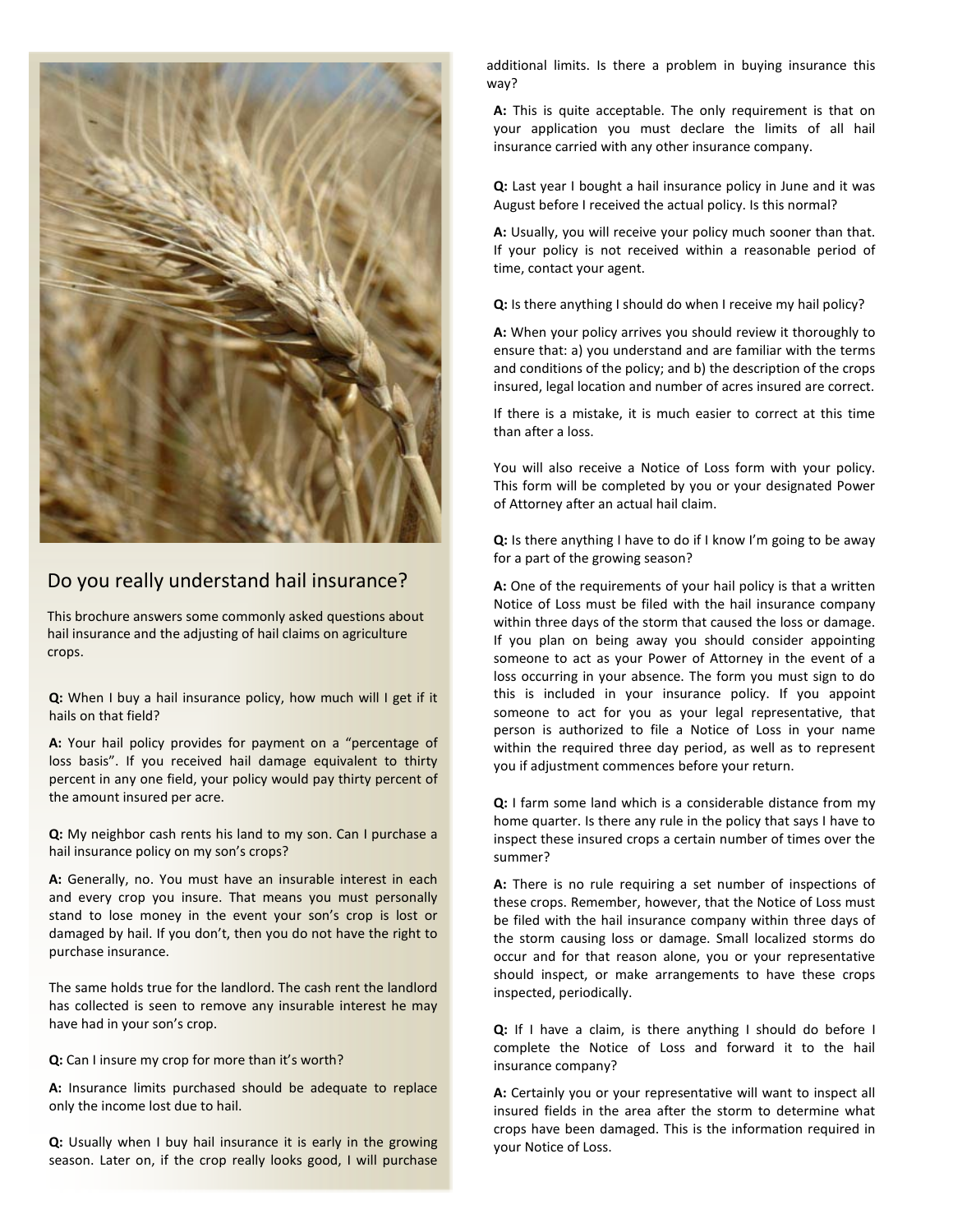A claim should not be filed where there is no apparent hail damage.

**Q:** What happens after I send in the required written Notice of Loss to the hail insurance company?

**A:** The hail insurance company assigns an adjuster to handle your claim. The adjuster will make every effort to contact you or your representative to establish an appointment to inspect the fields for which hail damage is being claimed.

It is important that you or your designated representative accompany the adjuster on all field inspections.

**Q:** How do I know the adjuster is qualified? Is there a standardized set of adjusting procedures all adjusters must follow?

**A:** All persons adjusting hail losses are licensed by the Hail Insurance Council of Saskatchewan or are in the employ of a licensed insurance company. Adjusters are required to comply with education requirements, adhere to conduct and trade practices and adjust claims using the current version of a crop hail adjuster manual that has been approved by Council.

All adjusters use the same basic adjusting procedures to determine the amount of hail loss or damage. Generally, you can expect the following steps to be taken:

- a) Actual plant counts will be taken from representative parts of the field. On larger fields, more counts are required to ensure accuracy.
- b) In assessing the loss, the adjuster will consider various factors depending on the type of crop and stage of growth of the crop. The adjuster repeats the adjustment process throughout various parts of the field. When the required number of counts has been taken, all the counts are added together and averaged to arrive at a final percentage of loss.
- c) With early storms the farmer and the adjuster may agree to defer the adjustment until a more accurate assessment of the loss can be later determined.

**Q:** What do I do if I have a concern with the loss assessment provided by the adjuster?

**A:** The Statutory Conditions listed on the back of your insurance policy contain specific loss settlement provisions.

#### Stage 1 – Adjustment Process

The insurance company and farmer (or their representatives) will together determine and agree upon the percentage of loss or damage sustained by hail on the acreage of the crop or any portions thereof, insured under any item of the policy.

If the insurance company and farmer cannot agree upon the percentage of loss on each insured crop, the dispute will advance to the appraisal process.

#### Stage 2 – Appraisal Process

If a disagreement as to the percentage of damage from hail to any of the crops occurs, either the insurance company or the farmer may request, in writing, an appraisal.

Time restrictions for notifying and appointing an appraiser exist. It is therefore critical that you familiarize yourself with Section 15 of the Statutory Conditions relating to the appraisal process.

**Q.** Can the adjuster who reviewed my claim also act as the appraiser?

**A.** No. It is not recommended that an individual act in the dual capacity of an adjuster and appraiser due to the conflict of interest this presents.

The insurance company and farmer are removed from the process once the appraiser(s) are appointed.

The Hail Insurance Council of Saskatchewan maintains a list of appraisers that have agreed to act for the farmer and while you do not have to use one of the appraisers, Council urges you consider the options available to you in selecting an appraiser to represent you.

Full details on Council's List of Appraisers are on Council's website.

If only one appraiser is appointed, the percentage of hail damage will be estimated and determined by that appraiser. When this happens the claim is settled and there is no recourse to the umpire stage.

When both the farmer and the insurance company have appointed an appraiser and those appraisers cannot agree on the percentage of damage, an umpire will be appointed.

The insurance company and the farmer incur the expenses of their respective appraiser. If only one appraiser is appointed, then the expenses will be shared equally by the insurance company and farmer.

#### Stage 3 – Umpire Process

The appraisers may appoint an umpire, however, if an agreement cannot be reached, an umpire will be appointed by the Superintendent of Insurance.

### **Umpire responsibilities when conducting an assessment**

1. The umpire will apply the adjustment procedures set out in the current version of the crop hail adjuster manual, as approved by the Hail Insurance Council of Saskatchewan, in assessing the damage with the appraisers.

2. The umpire will explain the process to be followed in order for an award to be made.

3. The umpire will only make a determination with respect to the field(s) in dispute.

4. The umpire will assess each insured item separately and make an award for each insured item separately.

5. The umpire will provide both parties with the opportunity to show how they determined their assessment of the loss.

6. The umpire will also do his own count of the damage and will make a written record of his assessment of the loss. The record will include the umpire count of the damage, the umpire assessment of the loss and the reasons for the assessment.